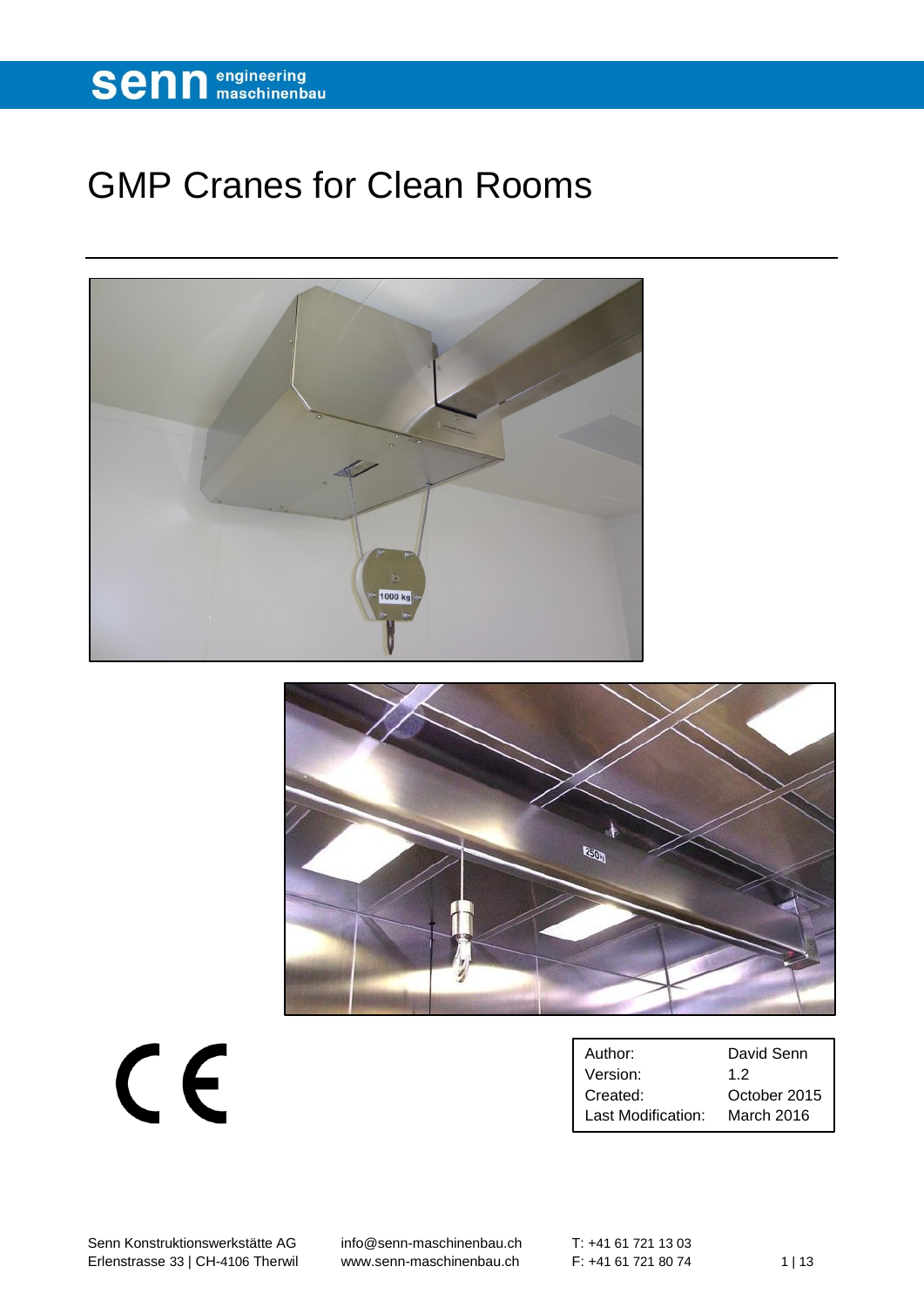

### Content

| $\mathbf 1$    |     |  |
|----------------|-----|--|
| 2              |     |  |
|                | 2.1 |  |
|                | 2.2 |  |
|                | 2.3 |  |
| 3              |     |  |
| $\overline{4}$ |     |  |
|                | 4.1 |  |
|                |     |  |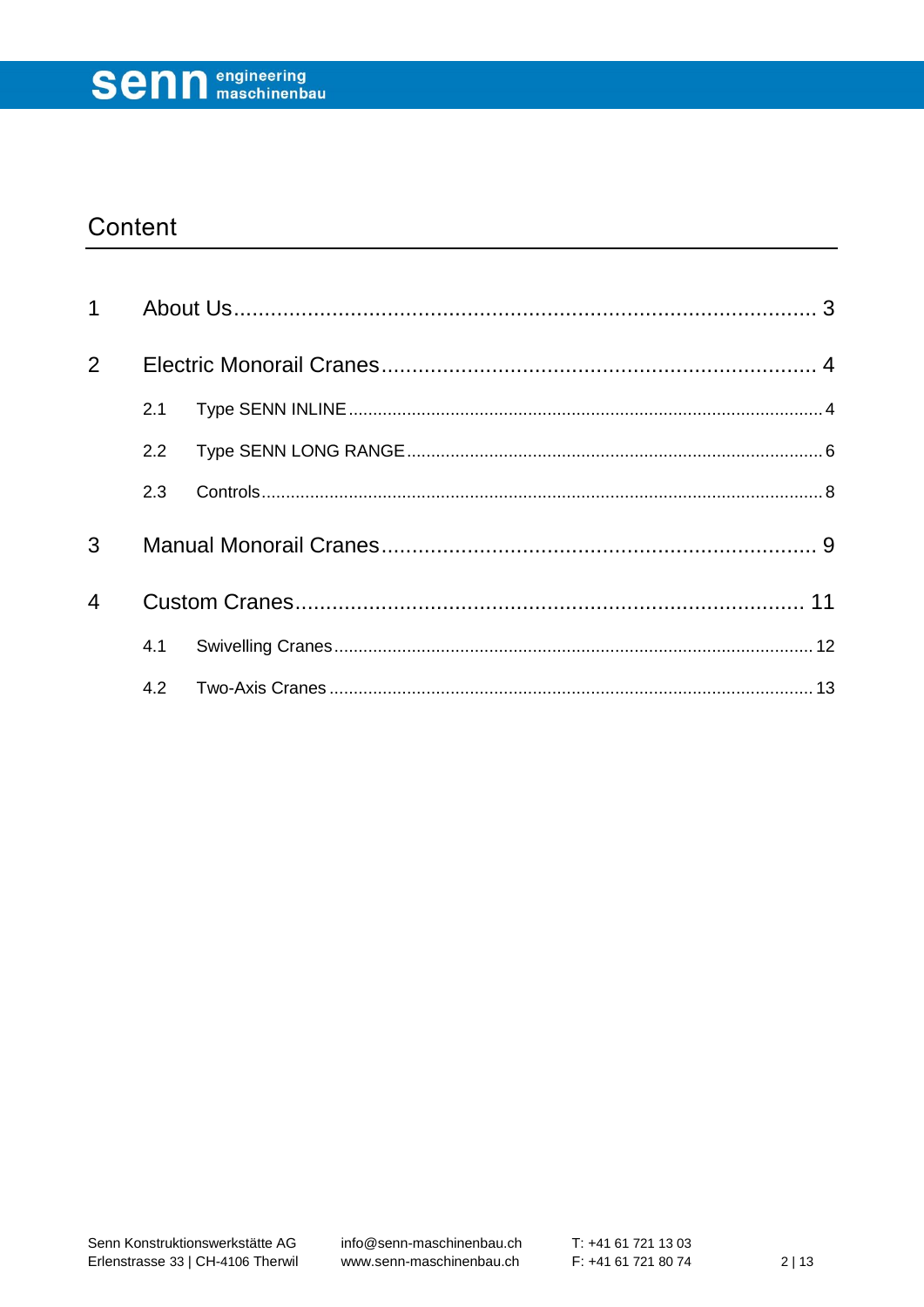### <span id="page-2-0"></span>1 About Us

Senn Konstruktionswerkstätte AG has been manufacturing special machinery since 1980. We offer engineering solutions in the fields of prototype machinery, production lines and project engineering.

Most of our products can be manufactured, assembled and tested in our own workshops in Therwil, near Basel, Switzerland. Explore our website to get an idea of what we do and feel free to contact us with your own technical needs. We'll gladly help you find a solution for your specific product idea!

Our GMP cranes are being used by well-known companies such as:

Hoffmann-La Roche Novartis BBraun Medical NextPharma Ferring

**Please contact us with your project idea to get a quote.**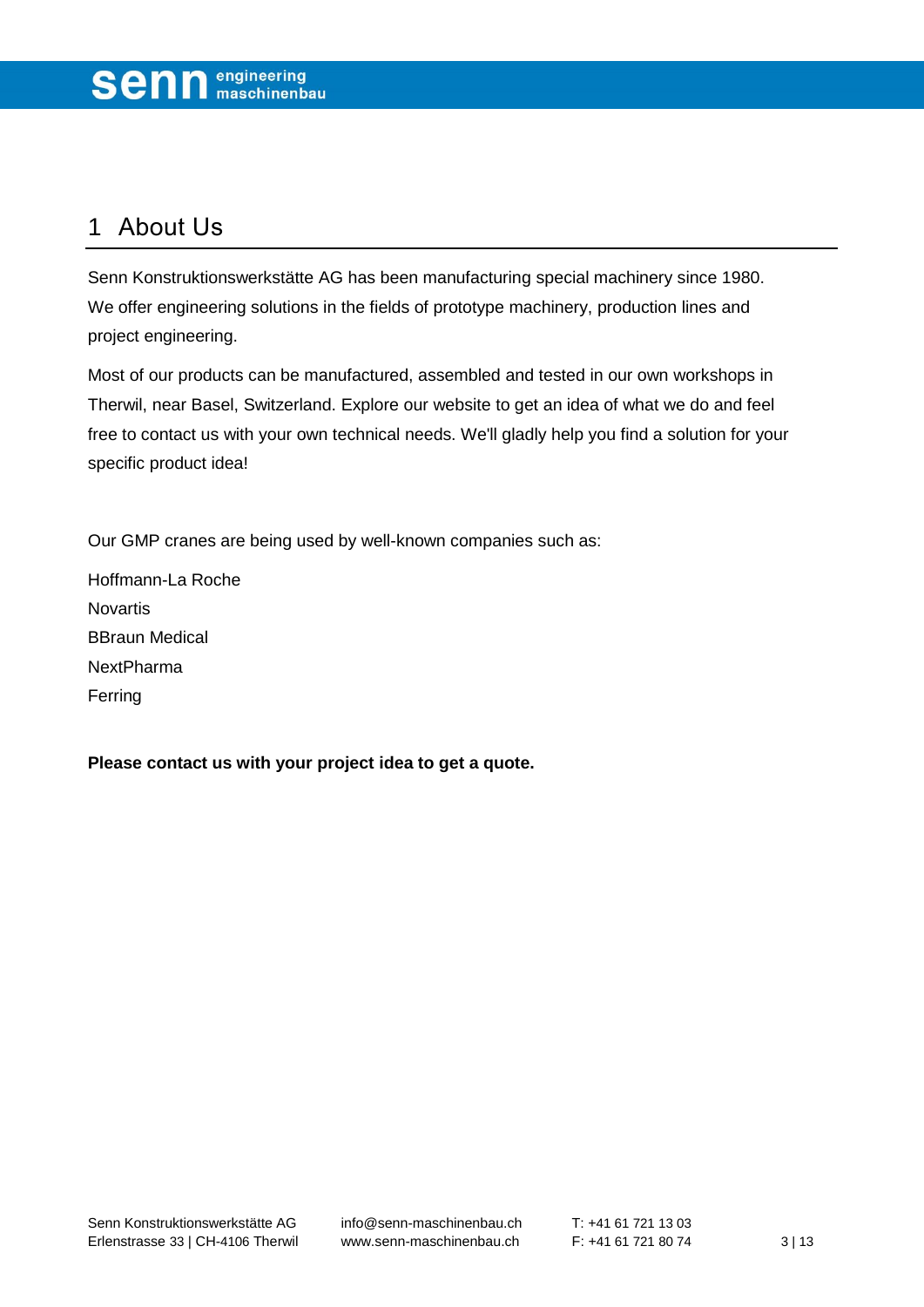### <span id="page-3-0"></span>2 Electric Monorail Cranes

#### <span id="page-3-1"></span>**2.1 Type SENN MONORAIL INLINE**



The SENN MONORAIL INLINE crane is designed to fit all moving components except for the hook inside the crane rail. This is one of the most GMP-optimized cranes on the market.

- Complete stainless steel design.
- Only the hook and stainless steel rope are placed outside the crane rail.
- The crane rail groove is covered by a moveable plastic belt.
- The crane drives are located above the clean room ceiling.
- Steel construction above clean room ceiling can also be provided by Senn AG upon request.
- The crane is controlled via remote control or via buttons on the switch board cabinet.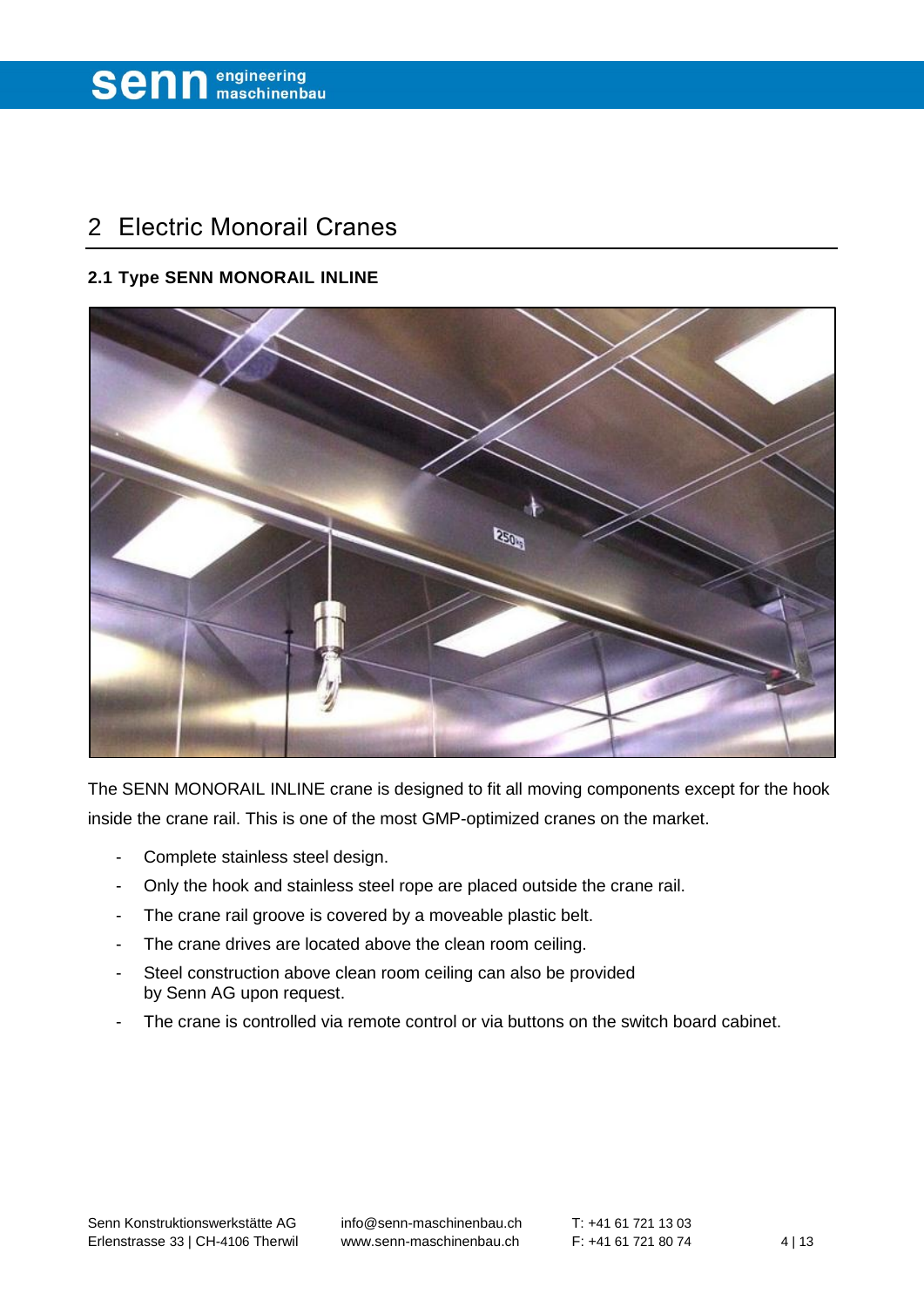

The crane's main dimensions are shown below:



| <b>Technical Data</b>         | <b>Type SENN MONORAIL INLINE</b> |
|-------------------------------|----------------------------------|
| Available Loads               | 100 kg                           |
|                               | 160 kg                           |
|                               | 320 kg                           |
|                               | 500 kg                           |
| Max. Length of Rail           | Approx. 6 m                      |
|                               |                                  |
| <b>Vertical Movement</b>      | Electrical                       |
| <b>Horizontal Movement</b>    | <b>Electrical or Manual</b>      |
| <b>Electrical Connections</b> | 400 VAC; 50 Hz; 0.25/0.5 kW      |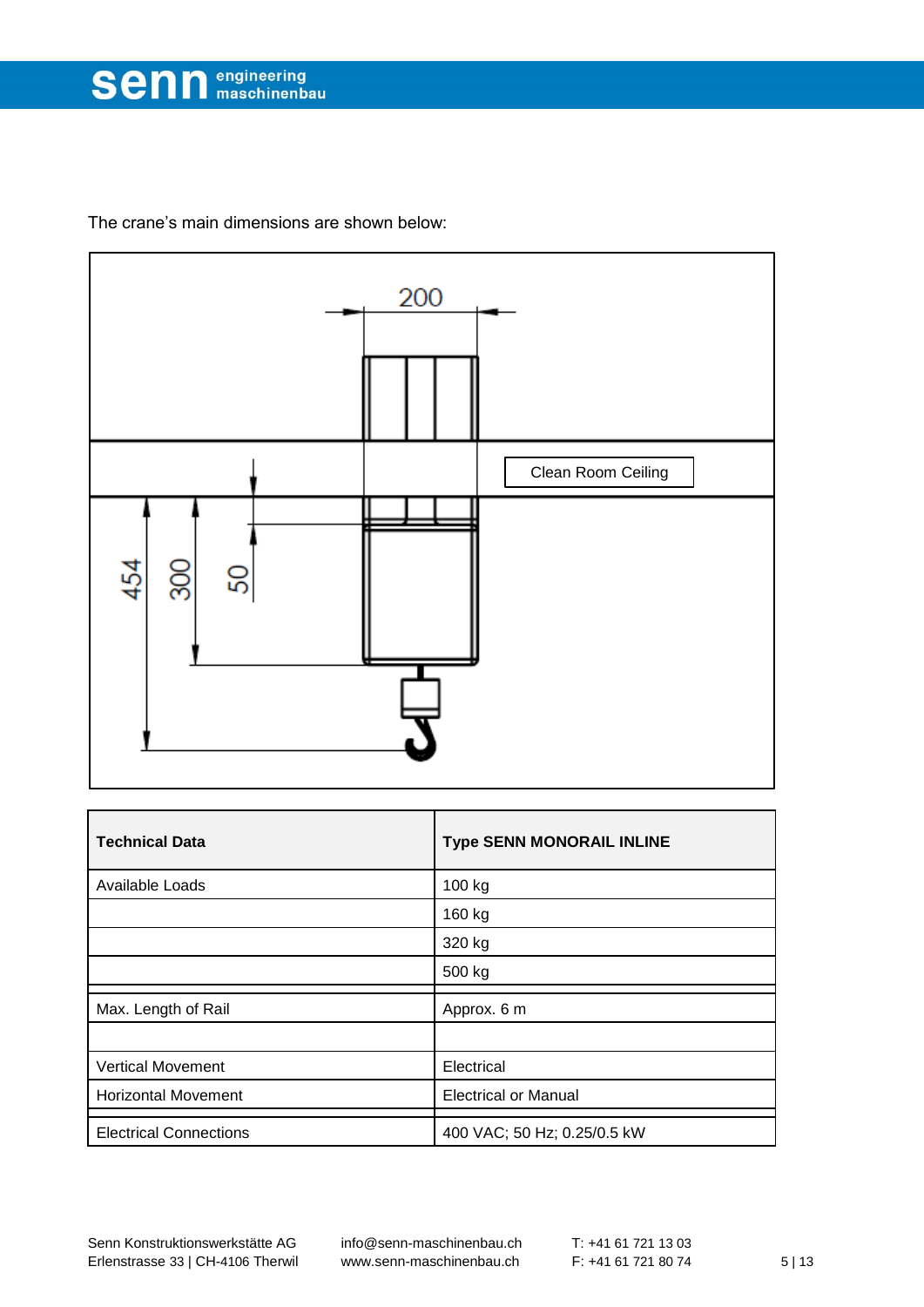

#### <span id="page-5-0"></span>**2.2 Type SENN MONORAIL LONG RANGE**



The SENN MONORAIL LONG RANGE crane features a fully housed hoist that moves along our stainless steel rails. The cable tracks are also fully housed in a stainless steel channel. This is one of the most GMP-optimized cranes on the market.

- Complete stainless steel design.
- Fully housed hoist moves along the stainless steel rails.
- The crane drives are located in the trolley.
- Steel construction above clean room ceiling can also be provided by Senn AG upon request.
- The crane is controlled via remote control or via buttons on the switch board cabinet.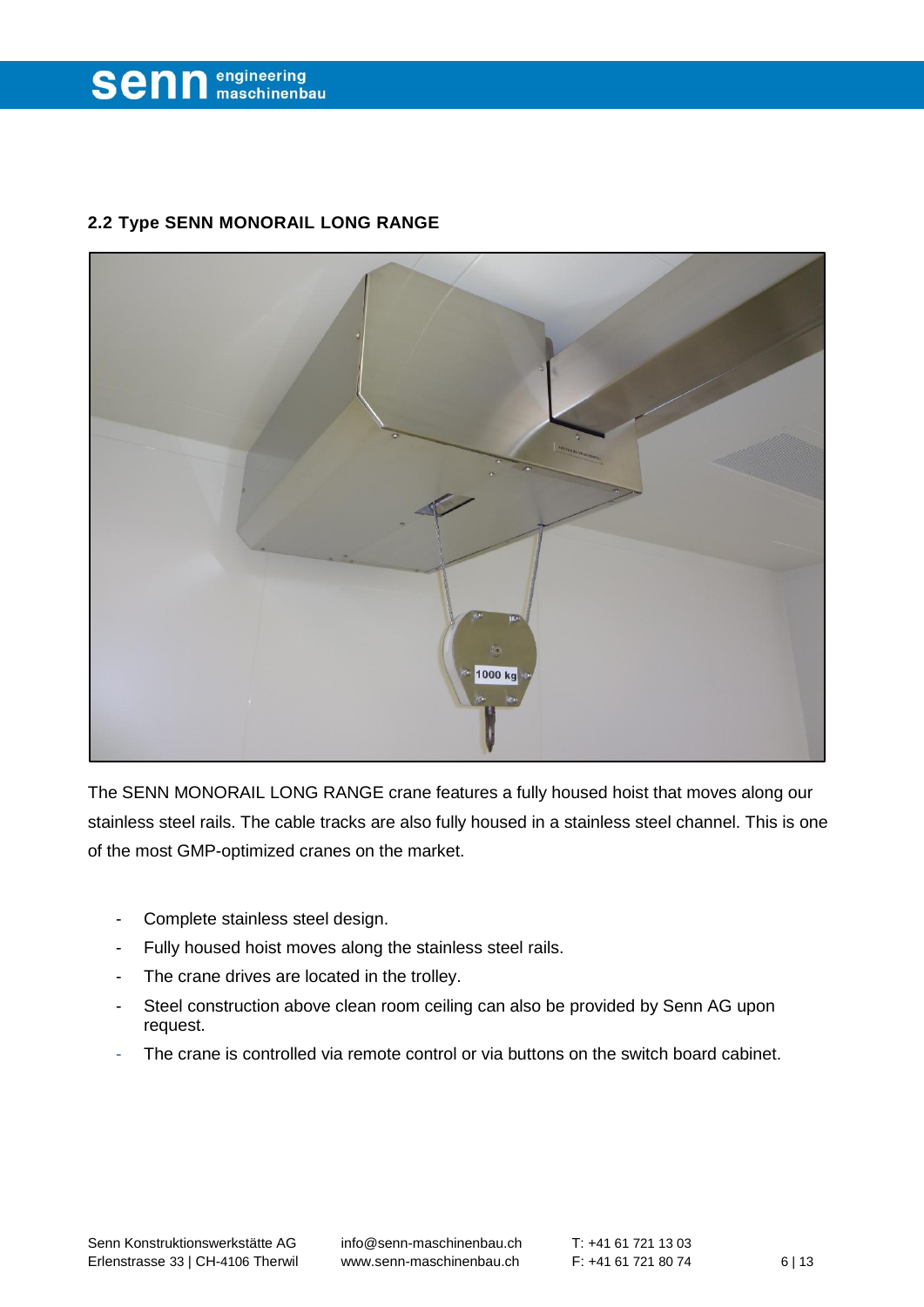The crane's main dimensions are shown below:



<span id="page-6-0"></span>

| <b>Technical Data</b>         | Type SENN MONORAIL LONG RANGE |
|-------------------------------|-------------------------------|
| Available Loads               | 160 kg                        |
|                               | 320 kg                        |
|                               | 500 kg                        |
|                               | 1'000 kg                      |
| Max. Length of Rail           | Approx. 12 m                  |
|                               |                               |
| <b>Vertical Movement</b>      | Electrical                    |
| <b>Horizontal Movement</b>    | Electrical                    |
| <b>Electrical Connections</b> | 400 VAC; 50 Hz; 0.25/0.5 kW   |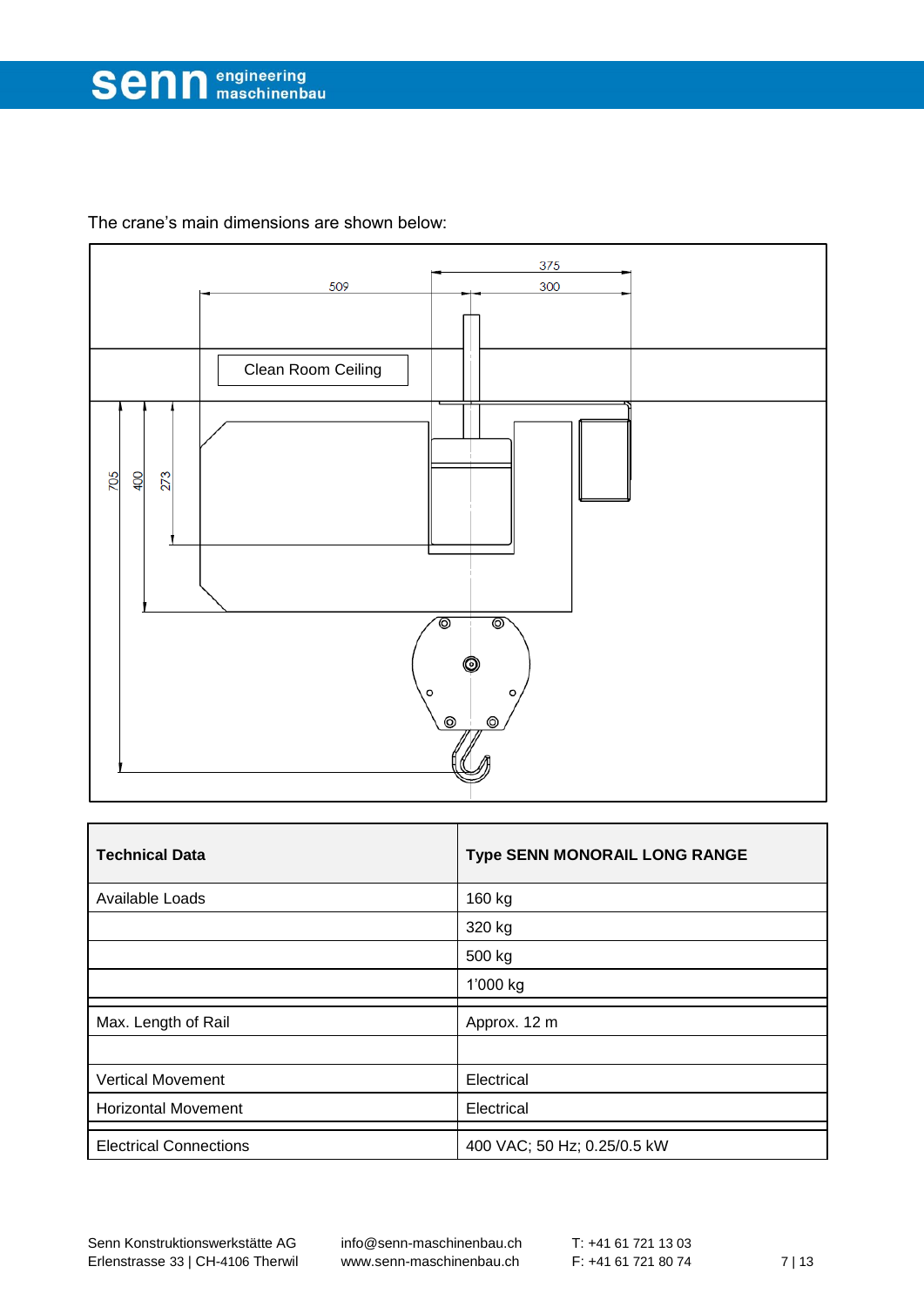# **Senn** engineering

#### **2.3 Controls**

The crane drives are operated via the control buttons on the control cabinet or remote control:



Controls mounted on a switchboard cabinet. Control Formulation and Remote control for a



crane with motorized horizontal movement.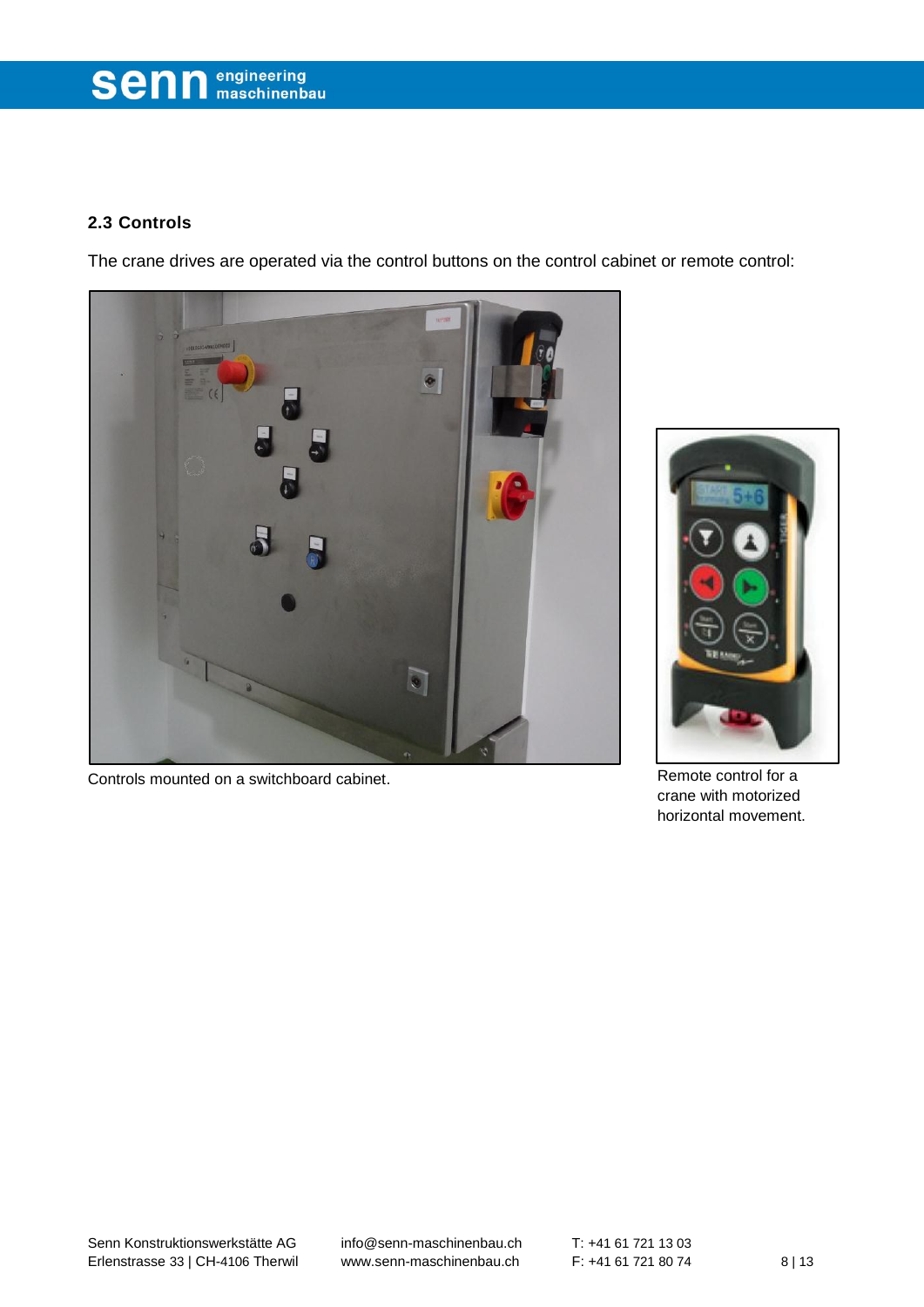

### <span id="page-8-0"></span>3 Manual Monorail Cranes

Our stainless steel crane rails for manual cranes can be used in combination with a variety of lifting devices such as:

Manual Chain hoists.

- Electrical Chain hoists.
- Pneumatic Chain hoists.
- Electrical belt hoists.

#### **Design Features:**

- Complete stainless steel design.
- Removable Trolley.



Steel construction above clean room ceiling can also be provided by Senn AG upon request.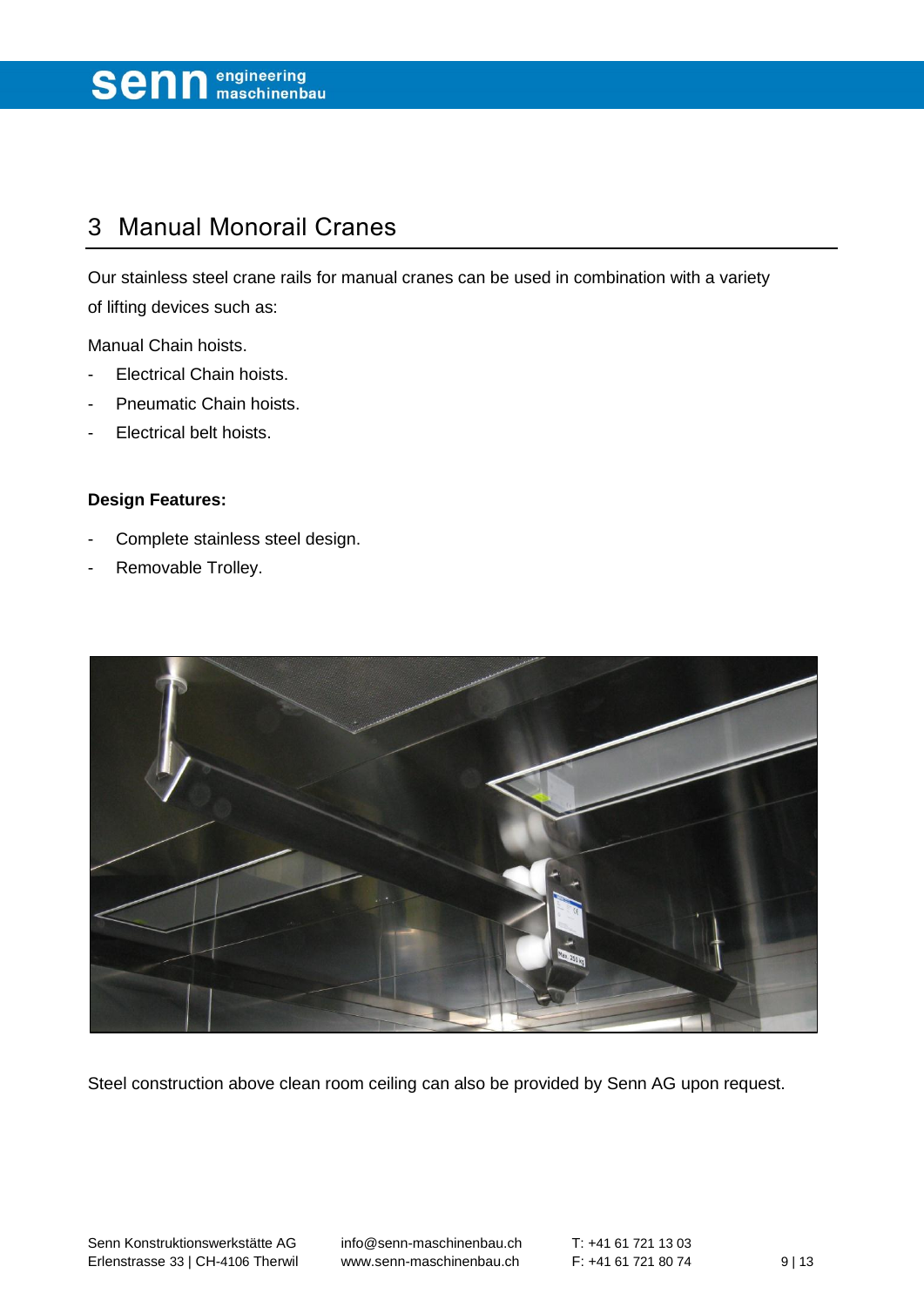

The crane's main dimensions are shown below:



| <b>Technical Data</b>      | <b>Type MANUAL MONORAIL</b>     |
|----------------------------|---------------------------------|
| Available Loads            | 100 kg                          |
|                            | 250 kg                          |
| Max. Length of Rail        | Approx. 2.5 m                   |
| <b>Vertical Movement</b>   | Electrical, Pneumatic or Manual |
| <b>Horizontal Movement</b> | Manual                          |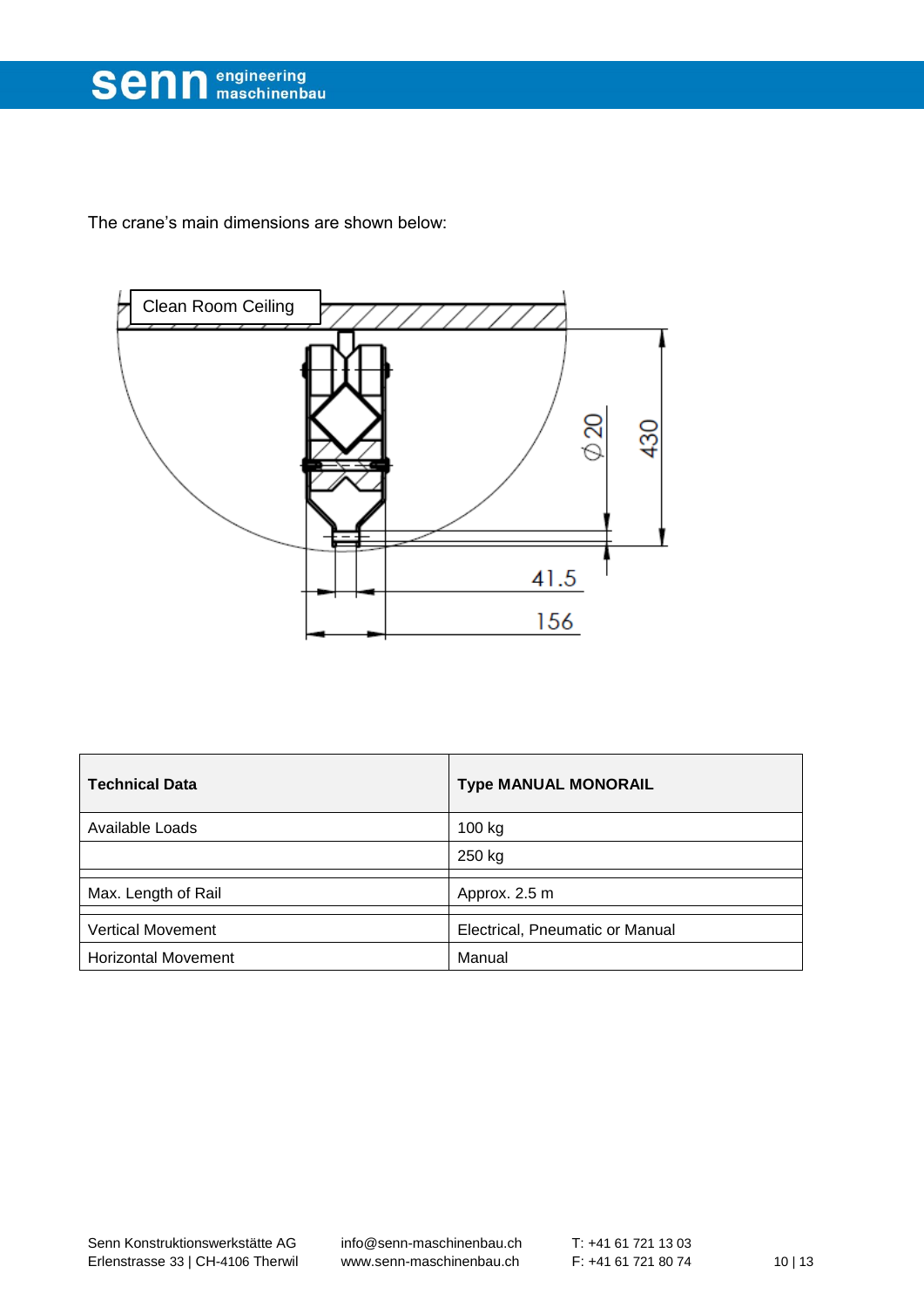## <span id="page-10-0"></span>4 Custom Cranes

We have built many custom cranes over the years. Customers come up with special requirements for which we provide customized solutions.



Monorail twin-crane for two-sided feeding of a pill press.

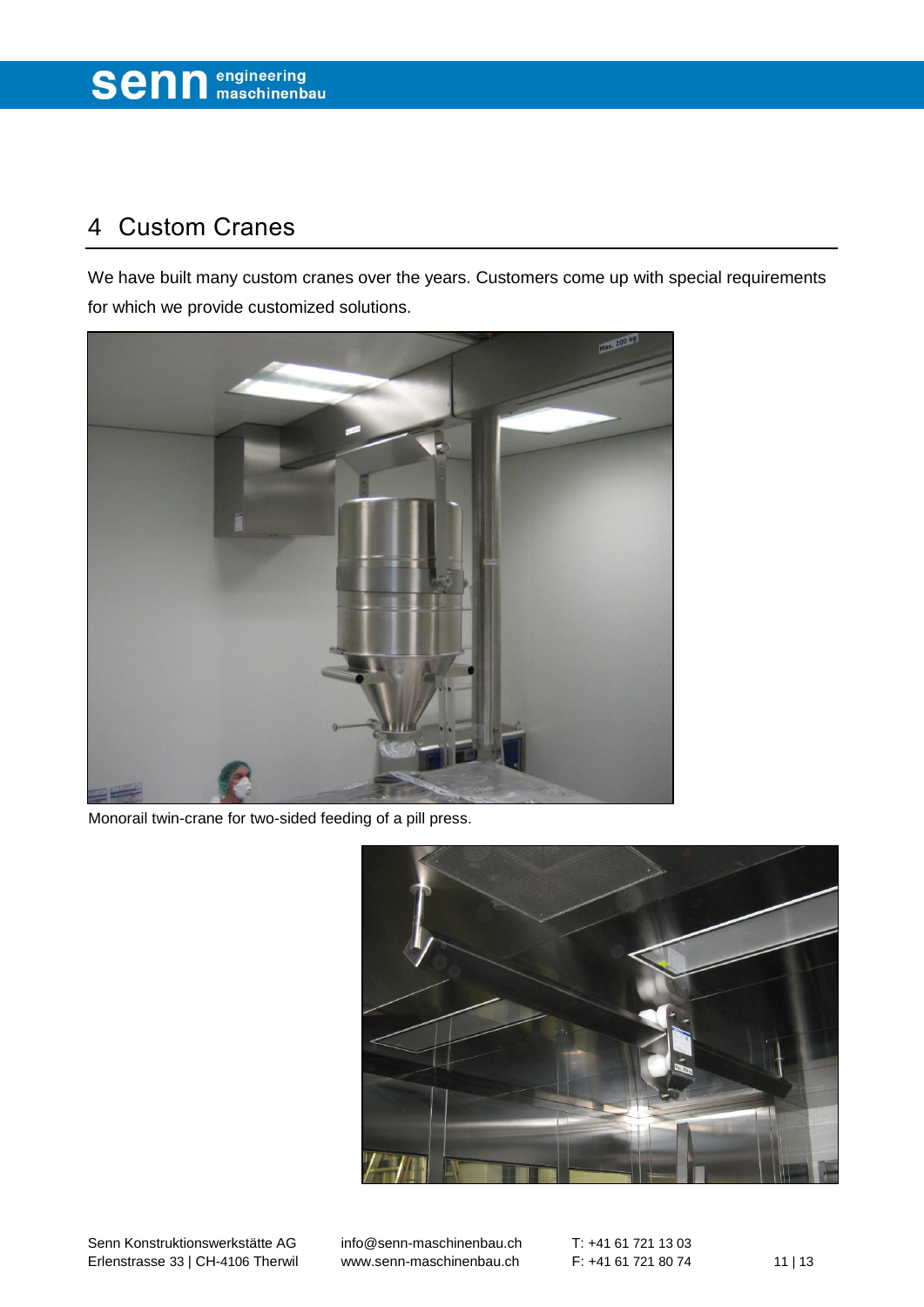## **Senn** engineering

### <span id="page-11-0"></span>**4.1 Swivelling Cranes**

Our crane systems can be realized as swivelling cranes, either hanging from the ceiling or floor-mounted.





Floor-mounted swivelling crane.

Senn Konstruktionswerkstätte AG [info@senn-maschinenbau.ch](mailto:info@senn-maschinenbau.ch) T: +41 61 721 13 03 Erlenstrasse 33 | CH-4106 Therwil [www.senn-maschinenbau.ch](http://www.senn-maschinenbau.ch/) F: +41 61 721 80 74 12 | 13